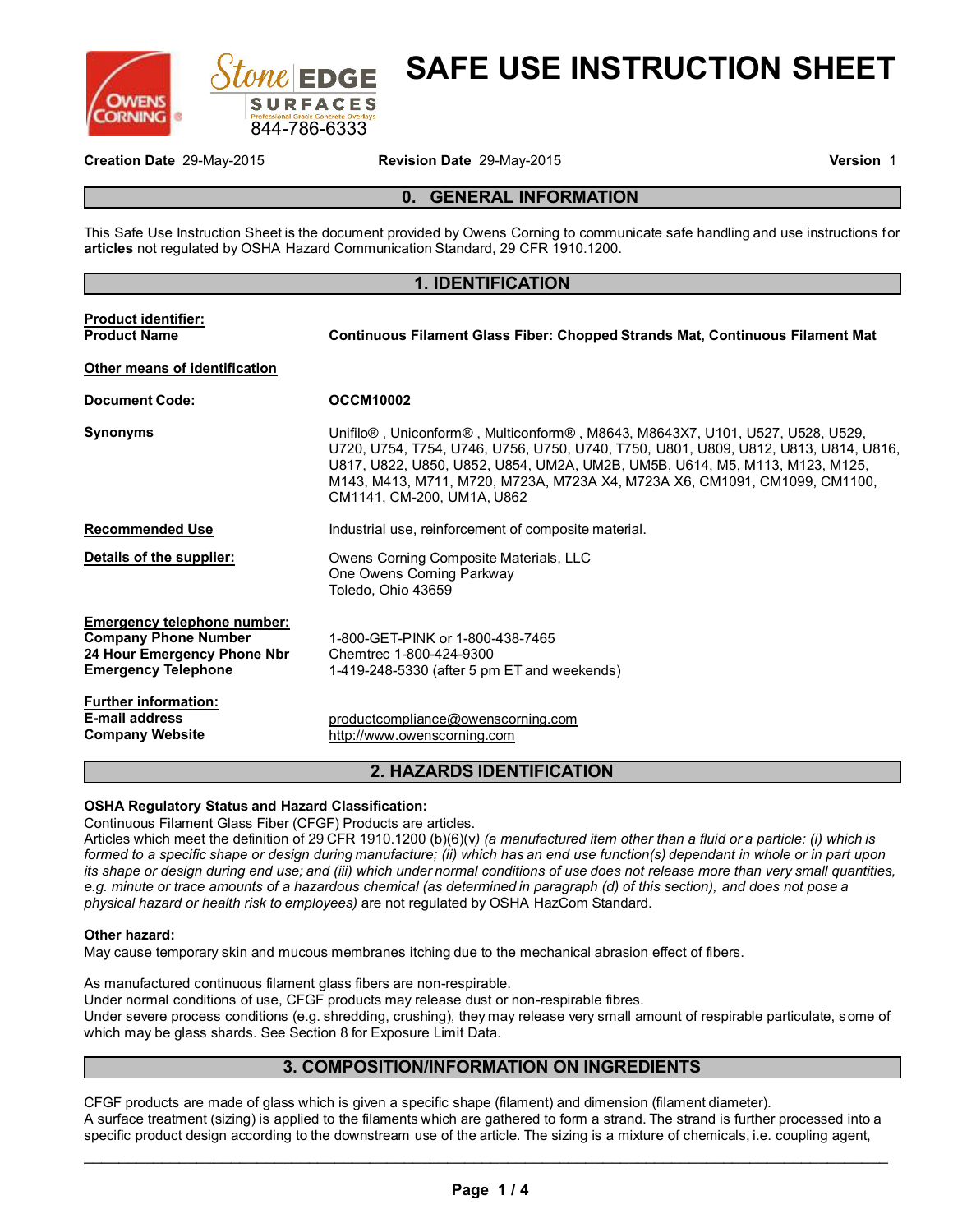film former and polymeric resin/emulsion. The sizing content is usually below 3%. For Chopped Strand Mat (CSM) and Continuous Filament Mat (CFM) products, a binder is applied in a secondary step to form the mat. The binder is a mixture of polymeric resin and surfactant. The content of sizing and binder is usually below 15% of the product weight.

\_\_\_\_\_\_\_\_\_\_\_\_\_\_\_\_\_\_\_\_\_\_\_\_\_\_\_\_\_\_\_\_\_\_\_\_\_\_\_\_\_\_\_\_\_\_\_\_\_\_\_\_\_\_\_\_\_\_\_\_\_\_\_\_\_\_\_\_\_\_\_\_\_\_\_\_\_\_\_\_\_\_\_\_\_\_\_\_\_\_\_\_\_

# **4. FIRST AID MEASURES**

#### **Description of first aid measures**

| In case of eye contact                                    | Rinse immediately with plenty of water, also under the eyelids, for at least 15 minutes<br>If eye irritation persists, get medical advice/attention                                                                                                                                                        |  |
|-----------------------------------------------------------|------------------------------------------------------------------------------------------------------------------------------------------------------------------------------------------------------------------------------------------------------------------------------------------------------------|--|
| In case of skin contact                                   | Wash off immediately with soap and cold water.<br>DO NOT use warm water because this will open up the pores of the skin, which will cause<br>further penetration of the fibers.<br>DO NOT rub or scratch affected areas.<br>Remove contaminated clothing.<br>If skin irritation persists, call a physician |  |
| In case of inhalation                                     | Move to fresh air. If symptoms persist, call a physician                                                                                                                                                                                                                                                   |  |
| In case ingestion                                         | Accidental ingestion of this material is unlikely.<br>Rinse mouth with water and drink water to remove fibers from the throat.<br>If symptoms persist, call a physician.                                                                                                                                   |  |
|                                                           | <b>5. FIRE-FIGHTING MEASURES</b>                                                                                                                                                                                                                                                                           |  |
| <b>Flammable properties:</b>                              | Continuous Filament Glass Fiber products are not flammable, are incombustible and do<br>not support combustion. Only the sizing and the binder are combustible and could release<br>small quantities of hazardous substances in case of major and prolonged heat or fire                                   |  |
| Suitable extinguishing media:                             | Use extinguishing measures that are appropriate to local circumstances and the<br>surrounding environment, e.g. water spray or fog, dry chemical, foam, carbon dioxide<br>(CO2)                                                                                                                            |  |
| Protective equipment and<br>precautions for firefighters: | As in any fire, if necessary, wear self-contained breathing apparatus and full protective<br>qear.                                                                                                                                                                                                         |  |
|                                                           | <b>6. ACCIDENTAL RELEASE MEASURES</b>                                                                                                                                                                                                                                                                      |  |
| Personal precautions:                                     | Avoid contact with the skin and the eyes. Avoid dust formation.<br>Wear appropriate personal protective equipment in case of direct contact with the product<br>(see section 8).                                                                                                                           |  |
| <b>Methods for cleaning up:</b>                           | Avoid dry sweeping<br>Shovel the major part of spilled material into a container<br>Use an industrial vacuum cleaner with a high efficiency filter to clean up dust and residual<br>spilled material<br>After vacuum cleaning, flush away with water                                                       |  |
| 7. HANDLING AND STORAGE                                   |                                                                                                                                                                                                                                                                                                            |  |
| Advice on safe handling:                                  | Avoid contact with skin and the eyes. Avoid dust formation.                                                                                                                                                                                                                                                |  |
| <b>Storage Conditions:</b>                                | Keep in a dry, cool place.<br>Keep product in packaging until use to minimize potential dust generation.                                                                                                                                                                                                   |  |
| <b>Incompatible Material:</b>                             | None known                                                                                                                                                                                                                                                                                                 |  |
| 8. EXPOSURE CONTROLS/PERSONAL PROTECTION                  |                                                                                                                                                                                                                                                                                                            |  |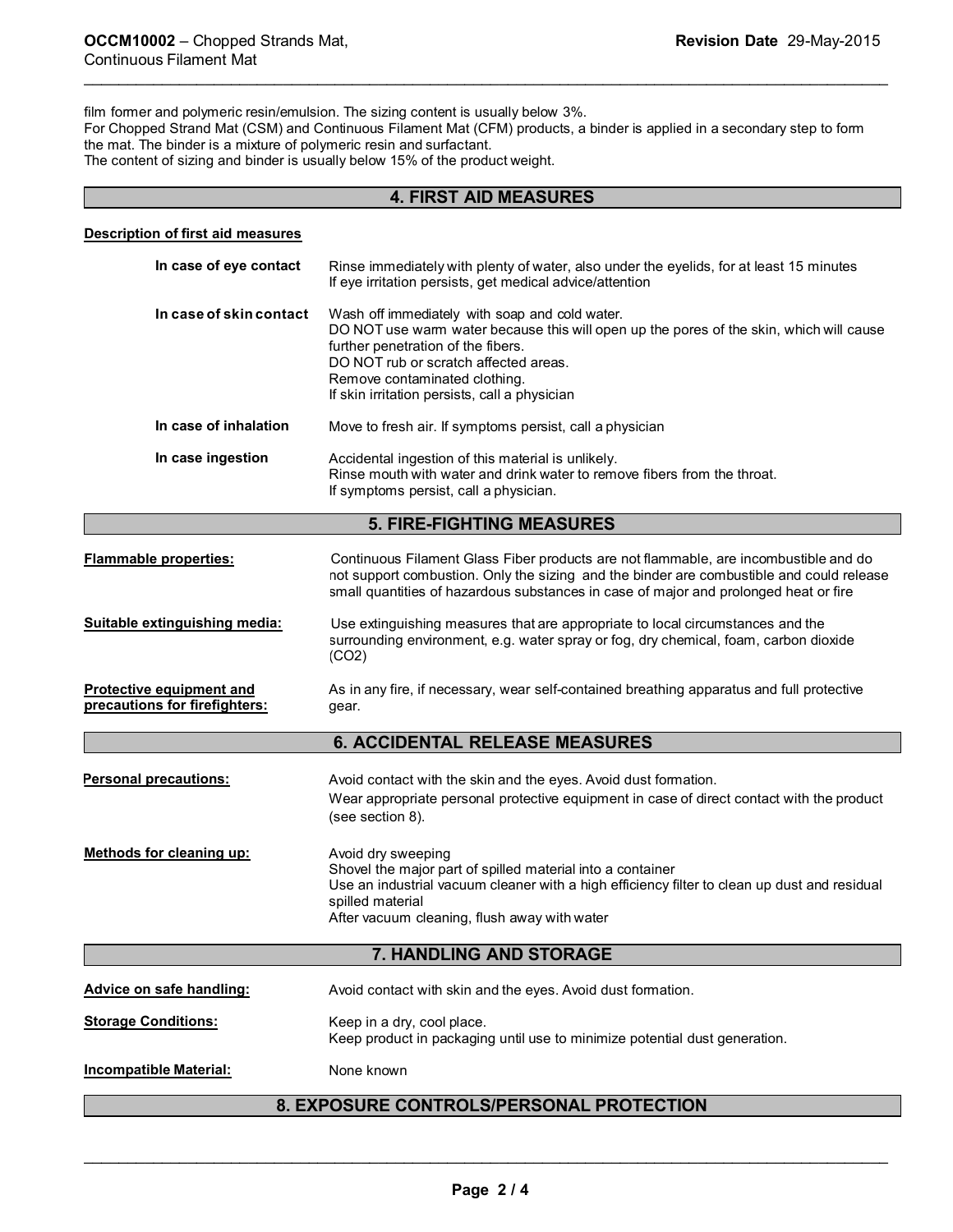As manufactured continuous filament glass fibers are not respirable.

Under normal conditions of use, CFGF products may release dust and non-respirable fibers (Particles Not Otherwise Regulated).

Under severe process conditions (e.g. shredding, crushing), they may release very small amount of respirable particulate, som e of which may be glass shards (see section 11).

\_\_\_\_\_\_\_\_\_\_\_\_\_\_\_\_\_\_\_\_\_\_\_\_\_\_\_\_\_\_\_\_\_\_\_\_\_\_\_\_\_\_\_\_\_\_\_\_\_\_\_\_\_\_\_\_\_\_\_\_\_\_\_\_\_\_\_\_\_\_\_\_\_\_\_\_\_\_\_\_\_\_\_\_\_\_\_\_\_\_\_\_\_

#### **Exposure Guidelines:**

| <b>ACGIHTLV - TWA</b>                                                                                                                | <b>OSHA PEL - TWA</b>         |
|--------------------------------------------------------------------------------------------------------------------------------------|-------------------------------|
| Fiber: 1 fiber/cc for respirable fibers*                                                                                             | Inert or Nuisance Dust:       |
| (*:Fibers longer than 5 $\mu$ m; diameter less than 3 $\mu$ m; aspect<br>ratio greater than 5:1 as determined by the membrane filter | 5 mg/m3 - Respirable fraction |
| method at 400-450X magnification (4-mm objective), using<br>phase contrast illumination)                                             | 15 mg/m $3$ – Total dust      |
| Dust: 5 mg/m3 - inhalable fraction                                                                                                   |                               |
|                                                                                                                                      |                               |

**Engineering Controls:** Provide local exhaust and/or general ventilation system to maintain exposure below regulatory and recommended limits. Local exhaust ventilation should be provided at areas of cutting, milling or other processing to remove airborne dust and fibers.

#### **Individual protection measures, such as personal protective equipment**

| <b>Eye/face protection</b>            | Wear safety glasses with side shields                                                                                                            |
|---------------------------------------|--------------------------------------------------------------------------------------------------------------------------------------------------|
| Skin and body protection              | Protective gloves. Long sleeved shirt and long pants.                                                                                            |
| <b>Respiratory protection</b>         | If exposure limits are exceeded or in case of upper respiratory tract irritation, a<br>NIOSH/MSHA approved respiratory protection should be worn |
| <b>General hygiene considerations</b> | Wash hands before breaks and immediately after handling the product.<br>Remove and wash contaminated clothing.                                   |

## **9. PHYSICAL AND CHEMICAL PROPERTIES**

#### **Information on basic physical and chemical properties**

| Solid – fiber with diameter larger than 6 microns |
|---------------------------------------------------|
| No significant odor                               |
| White or off-white                                |
| $> 800^{\circ}$ C                                 |
| Molten glass: $2,6$ (Water = 1)                   |
| Insoluble in water                                |
|                                                   |

# **10. STABILITY AND REACTIVITY**

| <b>Reactivity &amp; stability</b>           | Stable under normal storage and use conditions                                                                             |
|---------------------------------------------|----------------------------------------------------------------------------------------------------------------------------|
| <b>Hazardous reaction:</b>                  | Hazardous reactions do not occur                                                                                           |
| <b>Hazardous decomposition</b><br>products: | None in normal use conditions. Hazardous decomposition products may be released in<br>case heat exposure or during a fire. |

## **11. TOXICOLOGICAL INFORMATION**

Continuous filament glass fibers are not respirable according to the World Health Organization (WHO) definition.

Respirable fibers have a diameter (d) smaller than 3µm, a length (l) larger than 5µm and a l/d-ratio larger than or equal to 3. Fibers with diameters greater than 3 microns, which is the case for continuous filament glass fiber, do not reach the lower